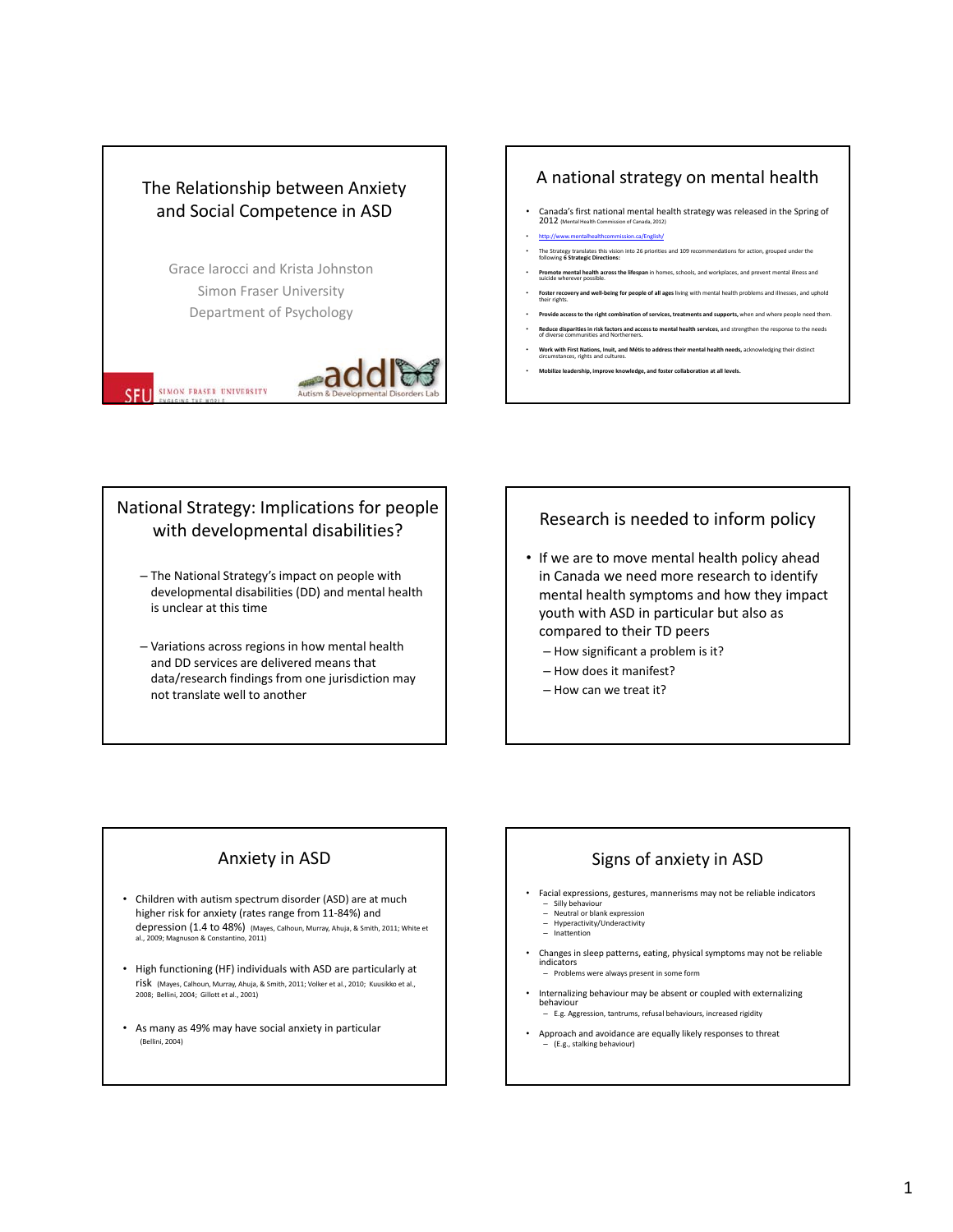# Environmental conditions that may maintain anxiety

- More vulnerable to negative experiences (e.g., failure, rejection, abuse, trauma)
- Have more 'rational fears' – "how likely is it that you will be socially rejected?"
- More idle time and "in their heads" most of the time
- Have a restricted range of interests/activities – Actively pursue evidence to support their theories. Lack of opportunities to disconfirm theories "everyone is out to get me"
- More dependent on caregivers to meet basic needs – Feelings of anger and resentment along with fear of losing lifeline

# Factors that may hinder treatment

- Resistance to change – anxiety may become a comfort zone or even part of one's identity
- Perceptual, cognitive strengths and challenges – Events may be recalled vividly in a detail oriented fashion without a good grounding in context
	- More likely to have "black and white thinking"

# Factors that may hinder treatment

- Low threshold of reactivity to novel or unexpected events
- Longer recovery time during periods of distress
	- Exposure techniques are challenging
		- Tolerance for new experiences is low
		- Anxiety level does not necessarily dissipate with exposure

# Factors that may facilitate treatment

- Highly verbal, intelligent, enjoy structure and willing to follow rules
- Cognitive behaviour therapy is a good match
- Can be adapted to suit their needs—more behavioural when needed
- Rationale/logical approach
- Explicit goals
- Visible monitoring of progress and use of tangible rewards
- Homework provides practice and repetition

# Study on anxiety and social competence

(Johnston & Iarocci, 2017: Journal of autism and developmental disorders)

- Participants
	- 67 children with ASD (IQ>70) and 67 TD children (IQ>70) between the ages of 6 and 14 and their parents
	- <sup>24</sup> (34%) children with ASD had <sup>a</sup> diagnosed co‐ morbid mental health condition
	- <sup>8</sup> (12%) children with ASD had more than one comorbid condition
	- 7 TD participants had a mental health diagnosis, only 2 participants had more than one condition

## Study on anxiety and social competence

- Measures
	- Social Responsiveness Scale (autism symptoms)
	- Behavioural Assessment System for Children 2nd Ed
		- Generalized Anxiety and Depression symptoms
	- Cognitive assessment
		- $\cdot$  IQ  $>$  70
	- The Multidimensional Social Competence Scale (MSCS)
		- Social competence (parent report)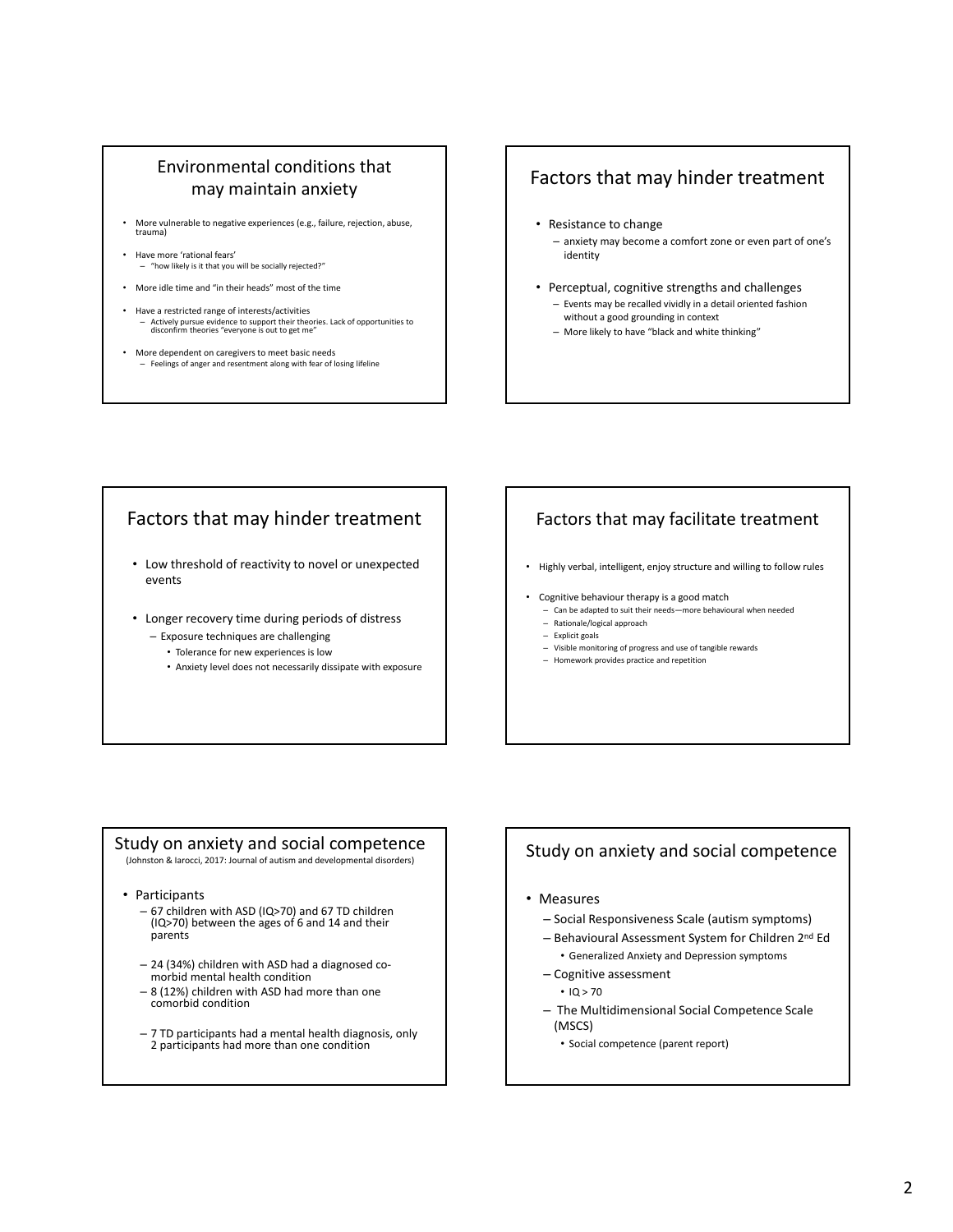| Sample characteristics                                                                                   |                                |                               |         |  |
|----------------------------------------------------------------------------------------------------------|--------------------------------|-------------------------------|---------|--|
|                                                                                                          |                                |                               |         |  |
| Continuous variables                                                                                     | <b>ASD</b><br>Mean (SD; range) | <b>TD</b><br>Mean (SD; range) |         |  |
| Age                                                                                                      | $9.82(2.11;6-14)$              | $9.44(1.80; 6-13)$            | p < .26 |  |
| IQ                                                                                                       | 102.59 (15.01: 74-139)         | 108.85 (14.35; 75-142)        | p < .02 |  |
| Autistic social impairment (SRS)                                                                         | 76.19 (11.69; 49-107)          | 51.77 (7.98: 39-74)           | p < .00 |  |
| Generalized anxiety symptoms                                                                             | 57.40 (12.53; 36-91)           | 50.64 (9.65; 32-76)           | p < .00 |  |
| Depression symptoms                                                                                      | 63.07 (13.62; 41-102)          | 50.05 (8.72; 37-74)           | p < .00 |  |
| Social competence (MSCS)                                                                                 | 204.95 (31.40; 124-260)        | 281.88 (36.66; 185-353)       | p < .00 |  |
| T scores were used for autistic social impairment, generalized anxiety symptoms, and depression symptoms |                                |                               |         |  |

# Under-diagnosis of mental health symptoms in ASD?

- 9% were diagnosed with an anxiety disorder
- 34% had levels of anxiety symptoms that fell in the clinically significant range – Contrast with 1% and 15% in TD youth
- 3% were previously diagnosed with a mood disorder
- 48% had levels of depression symptoms that fell in the clinically significant range
	- Contrast with 0% and 15% in TD youth

#### Pattern of parent endorsement of items

- Core symptoms of depression
	- Negative emotions
	- Self‐dislike
	- Suicidal thoughts
- Social symptoms of depression – Not understood or liked by others

# Depression symptoms: Social vs. non‐social

| BASC-2 Item   | Item related to core or social<br>symptoms of depression | Total positive<br>endorsement by<br>parents<br>(%) |
|---------------|----------------------------------------------------------|----------------------------------------------------|
| Item 10, 82   | Core                                                     | 92.53                                              |
| Item 156, 68  | Core                                                     | 85.07                                              |
| Item $28.8$   | Core                                                     | 74.62                                              |
| Item 74, 38   | Core                                                     | 88.05                                              |
| Item 114, 142 | Core                                                     | 83.58                                              |
| Item 106, 52  | Core                                                     | 38.80                                              |
| Item 92, 90   | Core                                                     | 37.31                                              |
| Item 138, 60  | Core                                                     | 26.86                                              |
| Item 18, 22   | Social                                                   | 73.13                                              |
| Item 60, 112  | Social                                                   | 58.20                                              |
| Item 42, 30   | Social                                                   | 58.20                                              |
| Item 124.98   | Social                                                   | 20.89                                              |
| Item 82, 128  | Social                                                   | 52.23                                              |

High depression scores in youth with ASD were not solely based on the social difficulties associated with depression but also on core symptoms

#### Depression but not generalized anxiety predicted social competence in ASD youth

- Hierarchical multiple regression analyses
	- Depression was strongly and significantly predictive of social competence in both TD and ASD
	- Over and above age, IQ and gender • Already known to be associated with depression
	- Generalized anxiety was only in the TD group

# Practical implications

- Anxiety and depression symptoms need to be monitored regularly in youth with ASD – Course of symptoms ‐ a change in prior functioning
- Core features of depression symptoms are present and need to be addressed in their own right
- Atypical symptom presentation is also present (Maguson & Constantino, 2011; Johnston et al., 2017)